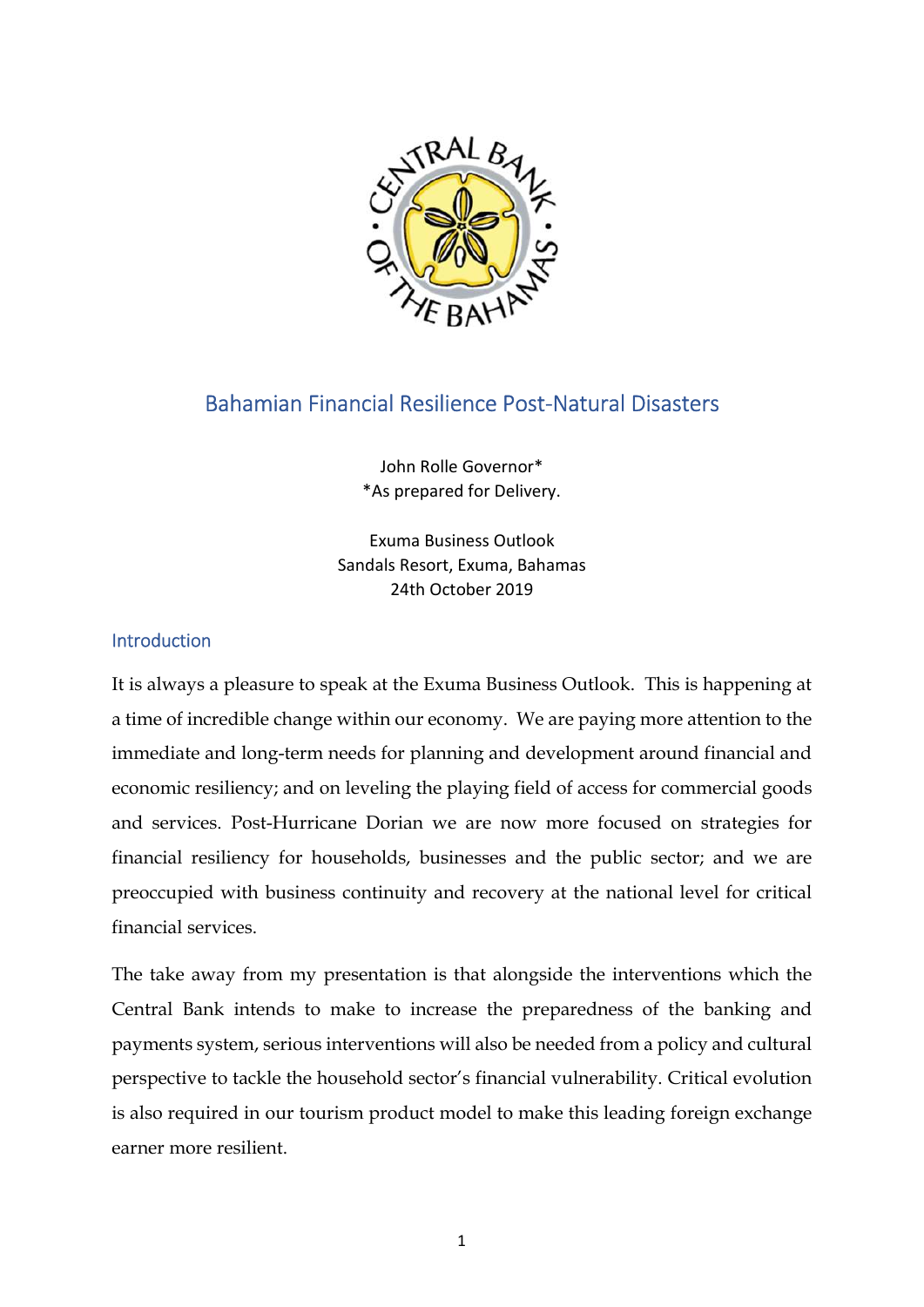The Central Bank will continue to take a progressive approach to identifying and promoting legal and regulatory reforms to accommodate financial sector transformation in the direction of greater resilience.

#### General Impact of Natural Disasters

.<br>-

For the better part of the last two decades, The Bahamas has been experiencing the direct impacts of climate change, particularly as it relates to the passage of tropical cyclones (hurricanes). They have increased in both frequency and intensity. Since 1999, there have been at least eleven named storms that had a notable impact on some part of the archipelago. These storms have had the foreseeable impact of disrupting economic activity in both the immediate and medium-term, as shown in reduced output, rise in unemployment; and in placing great strain on government's finances.<sup>1</sup> Before Dorian, Hurricane Matthew (2016) exacted most recent high toll, even posing an obstacle to the government's then articulated medium-term fiscal consolidation plan.

The impact from Hurricane Dorian is projected to be greater than Matthew's. In the monetary and financial sector, setbacks include the disruption in banking and payment services; and a potential deterioration in banks' credit quality indicators as borrowers in the impacted zones encounter a lengthy period of reduced or eliminated incomes.

## Policy Responses & Preliminary Estimates of the Impact of Hurricane Dorian on the Banking Sector

Immediately following the storm, the Central Bank – consistent with actions taken after other severe encounters – relaxed lending guidelines for domestic banks on a temporary basis. Specifically, in relation to hurricane relief facilities, the 15% equity or down payment contribution and the 40%-45% debt service ratio (for directly impacted borrowers) were waived in order to facilitate easier, flexible access to credit.

<sup>&</sup>lt;sup>1</sup> Disaster response for the Government normally included major expenditures on infrastructure rebuilding, social and humanitarian assistance, subsidies to un-insured and underinsured households and tax concessions on private sector recovery expenditures. At the same time, base of remaining taxable commercial activities decreases.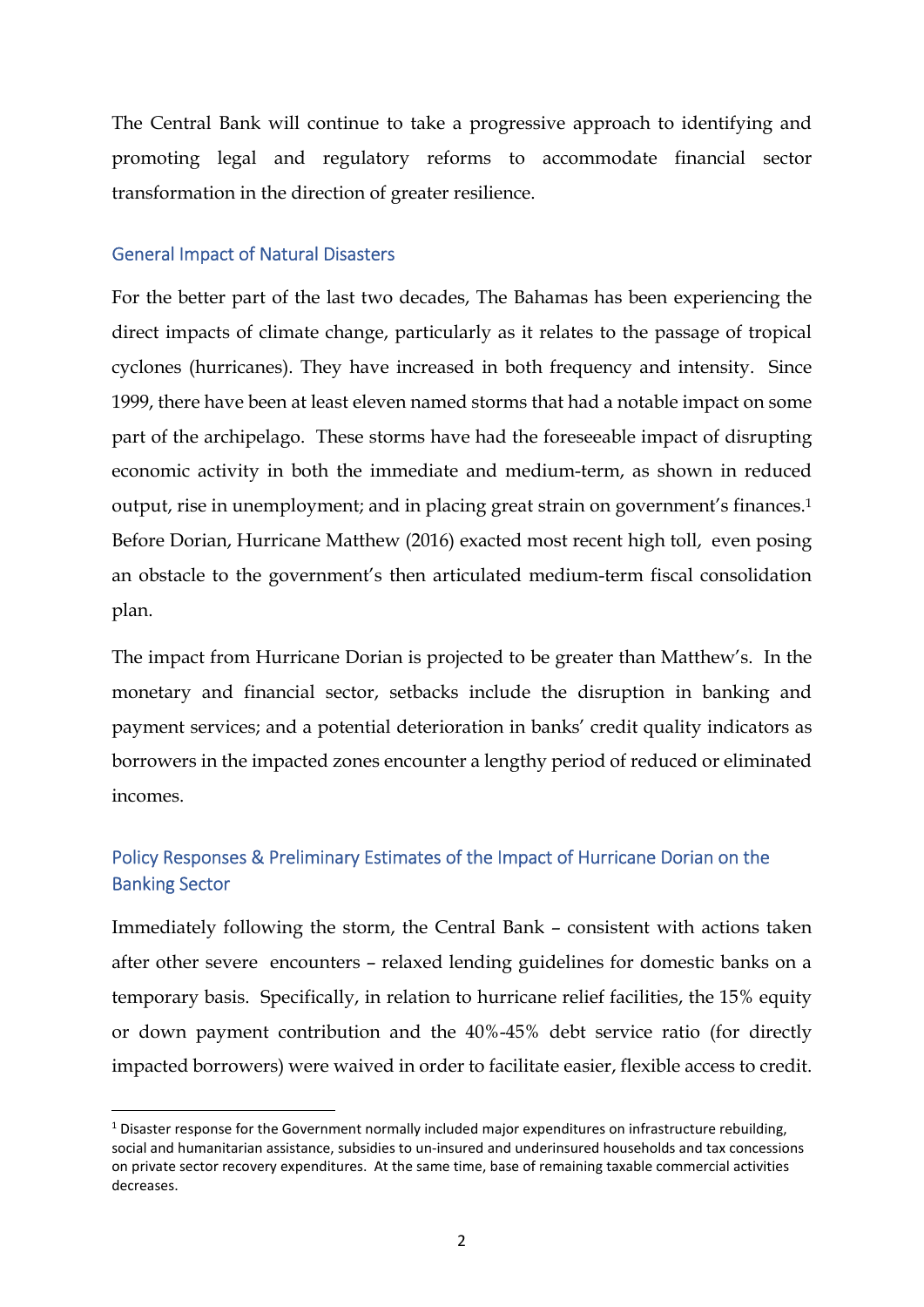Additionally, the Bank endorsed temporarily relaxed due diligence procedures for money transmission businesses (MTBs), given the loss of vital documents for customers in the impacted areas.<sup>2</sup>

For their part, commercial banks suspended loan repayments for borrowers in the affected areas for a period of up to 6 months. In addition, with the absence of bank branches, the customary fees on ATM usage were voluntarily suspended on Abaco and Grand Bahama.

Our commercial banks are not under any unmanageable financial stress because of the Grand Bahama and Abaco outages. These institutions have comfortable levels of capital to absorb any losses that might materialize, and they are still collectively in a position where their capital levels will need to be reduced over the medium-term. Most of banks' credit exposures are to New Providence, where economic activities remain intact. The Central Bank's stress testing simulations show that in a very severe, major hurricane, that might be the case if damages were concentrated in New Providence, banks could face significant loan losses, but would still be able to withstand the setback generally, from their existing capital buffers.<sup>3</sup> Where this picture could evolve in an unsettling fashion however, is changing expectations on the frequency of major shocks, since the system would need sufficient time to recover between events. This takes us back to the issue of having overall macroeconomic resilience, to contain the extent of losses for any major or successive storms.

In terms of financial sector exposure, commercial banks' credit portfolio for Grand Bahama and Abaco totaled approximately \$830 million over the July-September 2019 reporting period, which accounted for around 14.8% of total private sector credit. Collectively just over half of the exposures were mortgages. Moreover, Grand Bahama represented about four-fifths of the total credit—which is good in the context

-

<sup>&</sup>lt;sup>2</sup> It should be emphasized, however, that MTBs were made aware of the continued expectation to exercise due care and attention to prevent the occurrence of fraudulent activities in order to safeguard the integrity of the financial sector.

<sup>&</sup>lt;sup>3</sup> These simulations were refined in close collaboration with the IMF, during the recent Financial Sector Assessment Program (FSAP) mission.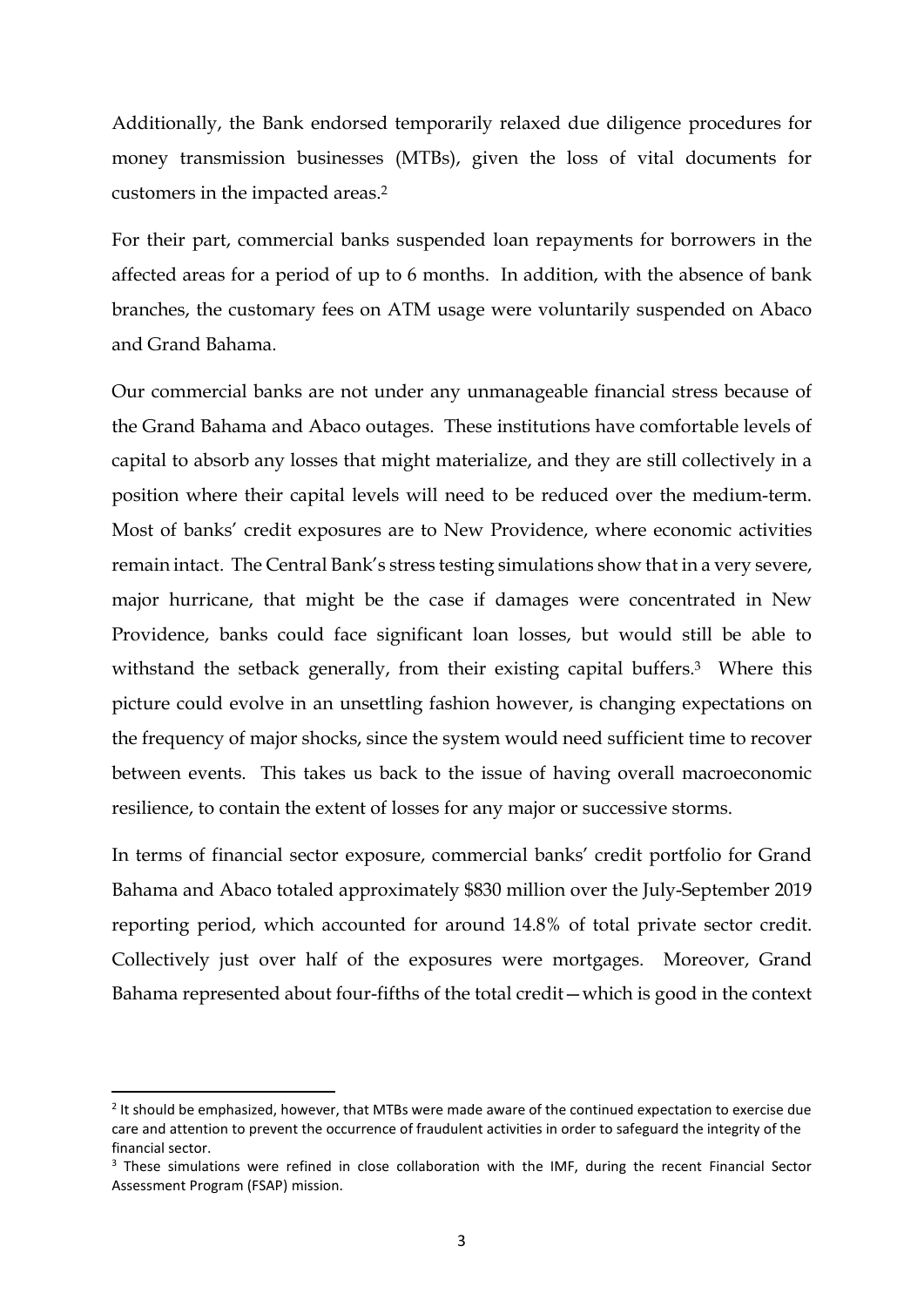of the faster pace at which this sub-economy is expected to recover.<sup>4</sup> At the outset, the non-performing loans rate was higher in these northern islands.

As we consider the impact and recovery from Dorian, the general outlook for the Bahamian economy is for some setback in the near-term, with the revised growth projection still positive for 2019, but at less than the levels forecasted prior to the storm's passage. In 2020, the outcome could be flat to negative, with a return to positive territory in 2021. The recovery path in both of the affected islands will initially be dominated by extensive rebuilding activities, which will heighten the demand for construction-related skills and services. This should partially offset the contraction in activities other economic sectors.

The private sector component of the rebuilding activity will be partly financed by external reinsurance proceeds. The Government will also rely on foreign currency resources.<sup>5</sup> This hints at an important element in our resilience to natural disasters: that rebuilding relies on imports that must be financed with foreign exchange, at the same timing as when the tourism earnings are disrupted. Resiliency amounts to being able to withstand such shocks without putting the survivability of the Bahamian dollar exchange rate into question. Reinsurance payments inflows will offer a cushion of at least \$0.5 billion to foreign exchange needs. These will be the largest such inflows levels ever received (see chart).

In reliving these experiences in the future our national savings must also stay present in the form of the external reserves of the Central Bank. As The Bahamas is able to build up these buffers, we would create space to use more local currency resources to rebuild. On the projected recovery path, our foreign reserves will experience a boost initially from the re-insurance receipts and proceeds from government financing. These are expected to be consumed in full next year, with the expectations that The Bahamas could end 2020 with slightly lower foreign reserves than at the end of 2018.

-

<sup>4</sup> Credit exposures to Grand Bahama and Abaco totalled \$658.8 million and \$170.8 million, respectively. Moreover, residential mortgages represented 54.8% of the aggregate portfolio (\$343.9 million in Grand Bahama and \$111.0 million in Abaco).

 $5$  This is a debt management strategy collectively agreed between the Central Bank and the Ministry of Finance, in order to offset any balance of payment strain from import financing around rebuilding activities.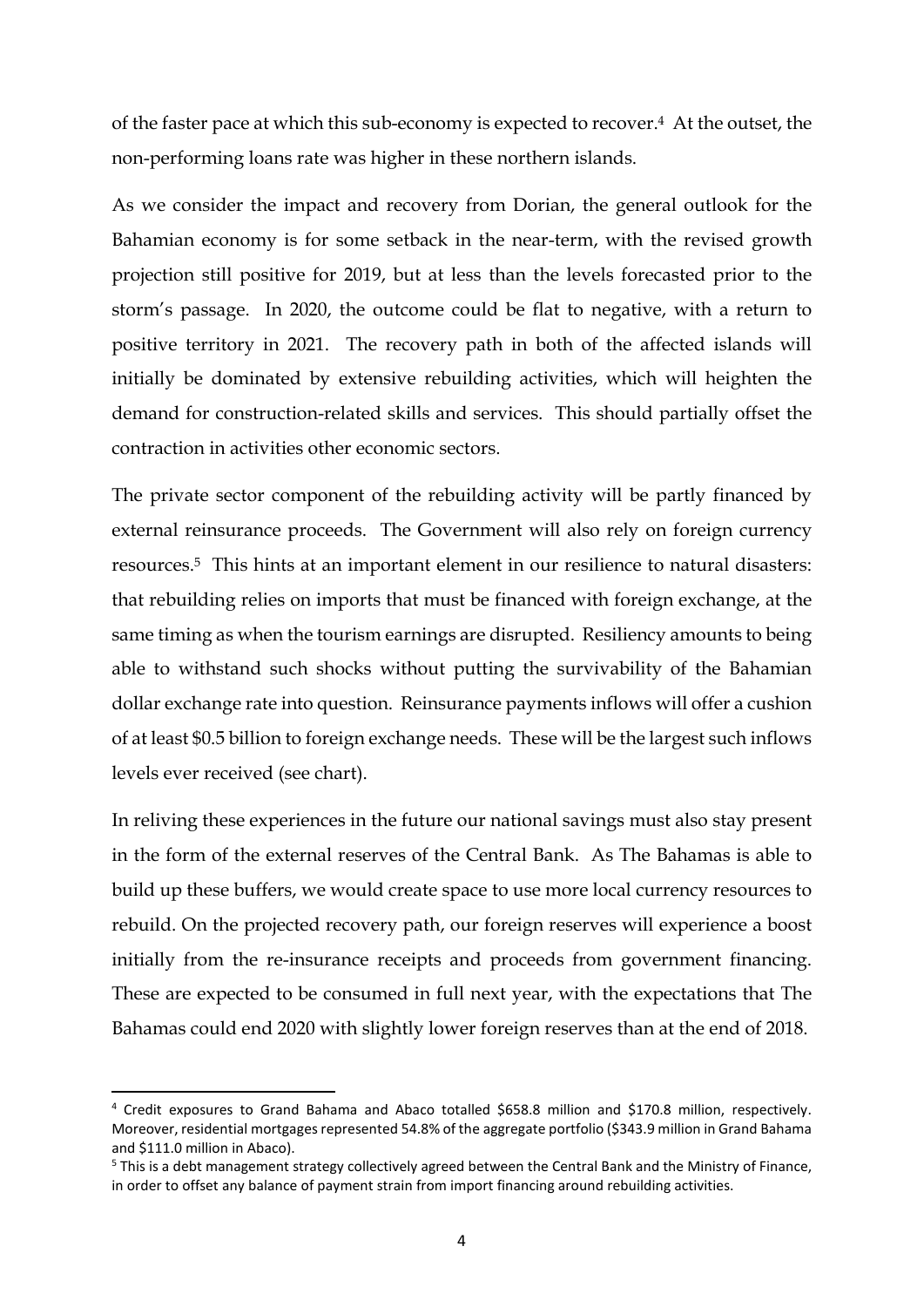The ability to see some return to activity in Grand Bahama in 2020, favors the onset of the recovery of tourism earnings. Having the Abaco tourism plant substantially back in production by 2021 would help to normalize return to the still positive mediumterm outlook for reserves. Until then, the tourism marketing strategy has to succeed in attracting some of the displaced business from the northern islands to undamaged facilities elsewhere in The Bahamas.

#### Resilience Post-Natural Disasters

At this point, I would like to delve deeper into the topic of resilience.

Drawing on the work of the IMF, the World Bank and others, a framework for building resilience would consider three major elements: the physical or structural infrastructure, financial factors and the social, post-disaster resilience. I will keep the focus today on financial resilience.<sup>6</sup> That said, both social and infrastructural vulnerabilities still reduce to financial costs that ought to be addressed in policies that build buffers and provide ample insurance for both public sector interests and private households.

#### Financial Resilience

<u>.</u>

For the public sector, the World Bank and IMF inspired multi-layered approach to managing the fiscal and macroeconomic risks of natural disasters focus on four areas. They include:

- 1. Fiscal buffers (as a means of self-insurance)
- 2. Securing direct insurance (through risk-pooling mechanisms)
- 3. Pre-arranging emergency access to credit (for rapid response)
- 4. Securing access to international financial and humanitarian assistance

<sup>&</sup>lt;sup>6</sup> Physical resilience encompasses structural measures aimed at mitigating the impacts of natural disasters. It includes investment in infrastructure including new structures, upgrades to existing ones; and developing and fine tuning policies related to zoning, building codes, land use, early warning systems and "risk maps". The social resilience element comes into play post-disaster. It involves the response of the government, wider community and relevant organizations to the various humanitarian needs that exist following the occurrence of a natural disaster. The relevant authorities must be able to ensure minimal interruption in national security, emergency medical care services and essential utilities. Additionally, the established frameworks must ensure that aid to the adversely affected population is efficiently distributed without undue delays and abuses.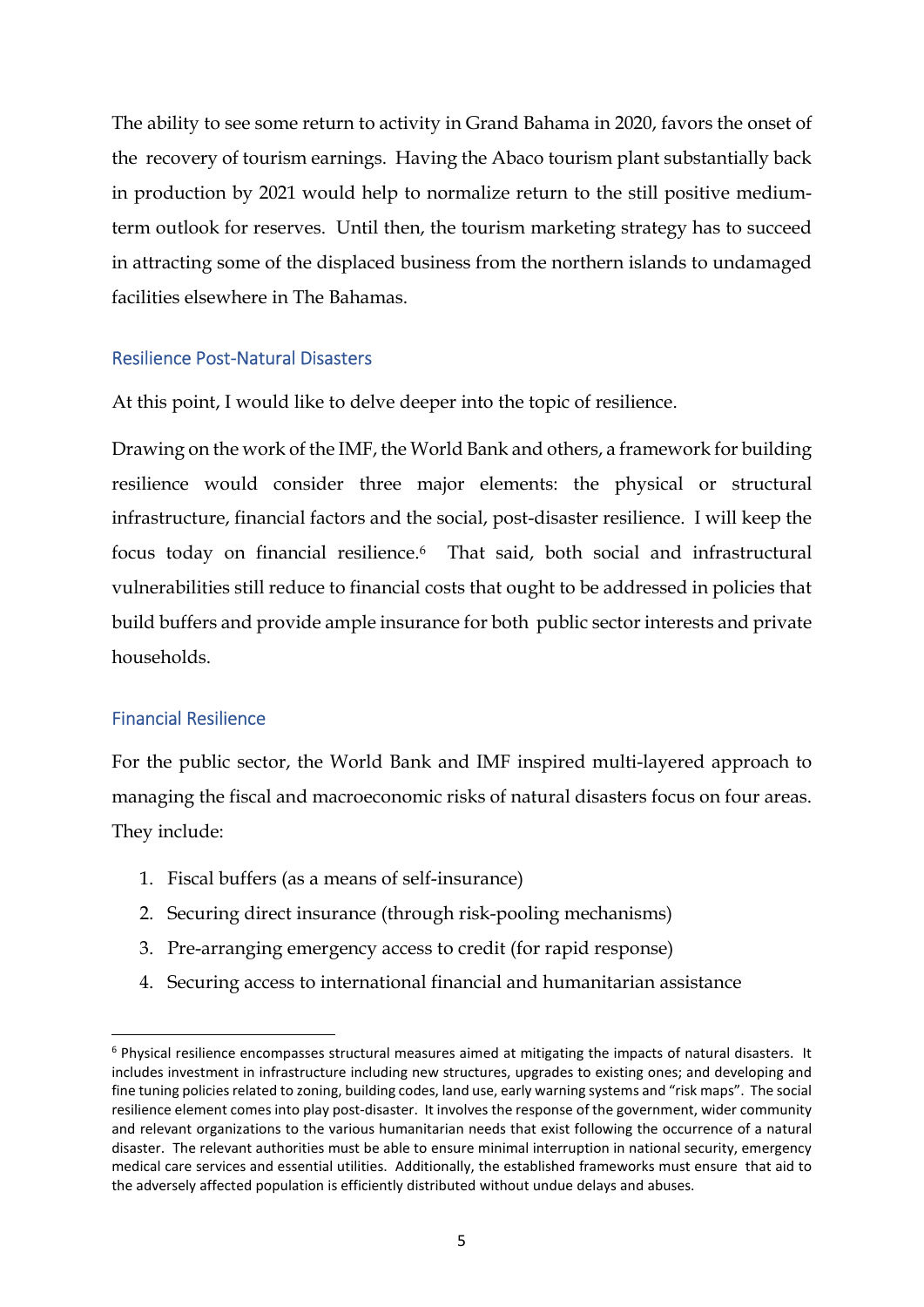The Bahamas has made particular recent progress in the second and third areas, with access to the Caribbean Catastrophe Risk Insurance Facility (CCRIF) and through a pre-arranged line of credit with the Inter-American Development Bank (IDB).7 Selfinsurance will likely have a greater impact on resilience over the longer-term, as evidenced by our ability to generate annual budgetary savings, and to reduce the public debt burden. This would make it possible take on extra debt if necessary—and without concern—after natural disasters. Fiscal savings could also purchase larger amounts of insurance in the market and finance larger natural disaster funds, both of which are debt avoiding strategies. Further, buffers accumulate in terms of how infrastructure is rebuilt and in some cases relocated, at greater upfront cost, to resist extensive future damages from major hurricanes and sea level rise.<sup>8,9</sup>

#### Financial Resilience for Private Sector/Households

.<br>-

Another major consideration for the post-disaster phase is the exposure of private sector agents (households and businesses) to losses. In particular, a significant number of uninsured or under-insured homes exist in the damaged zones, which is a snapshot of a greater national prevalence of the same, particularly among lower income homeowners who find it financially challenging to purchase insurance coverage.

This presents a significant financial risk to the Government! Fiscal costs mount when these exposed interests require some subsidized level of recovery. For inadequately insured middle and upper middle-income families, or small businesses, public subsides are not likely to provide either timely or full restoration of their former circumstances; and some losses may become permanent. This is a vulnerably that still has to be meaningfully addressed, through households and businesses taking on more

 $<sup>7</sup>$  In April 2019, the Government secured access to a contingent loan from the IADB for natural disasters in the</sup> amount of \$100 million. Access following the passage of Hurricane Dorian will finance disaster recovery expenses, including on infrastructure repair and social and humanitarian assistance.

<sup>&</sup>lt;sup>8</sup> The Bahamas will also be able to continue to leverage support from the international community, of which it is a part and to which the country also contributes when others face tragedies. It includes invaluable access to technical assistance, specialized skills that permit accelerated the rebuilding, and generous financial donations.

<sup>&</sup>lt;sup>9</sup> After the Hurricane, technical assistance materialized from within the regional multiple disaster response agencies within CARICOM, the various United Nations bodies, the IMF, IDB and the World Bank. Technical assistance weighted heavily in all responses.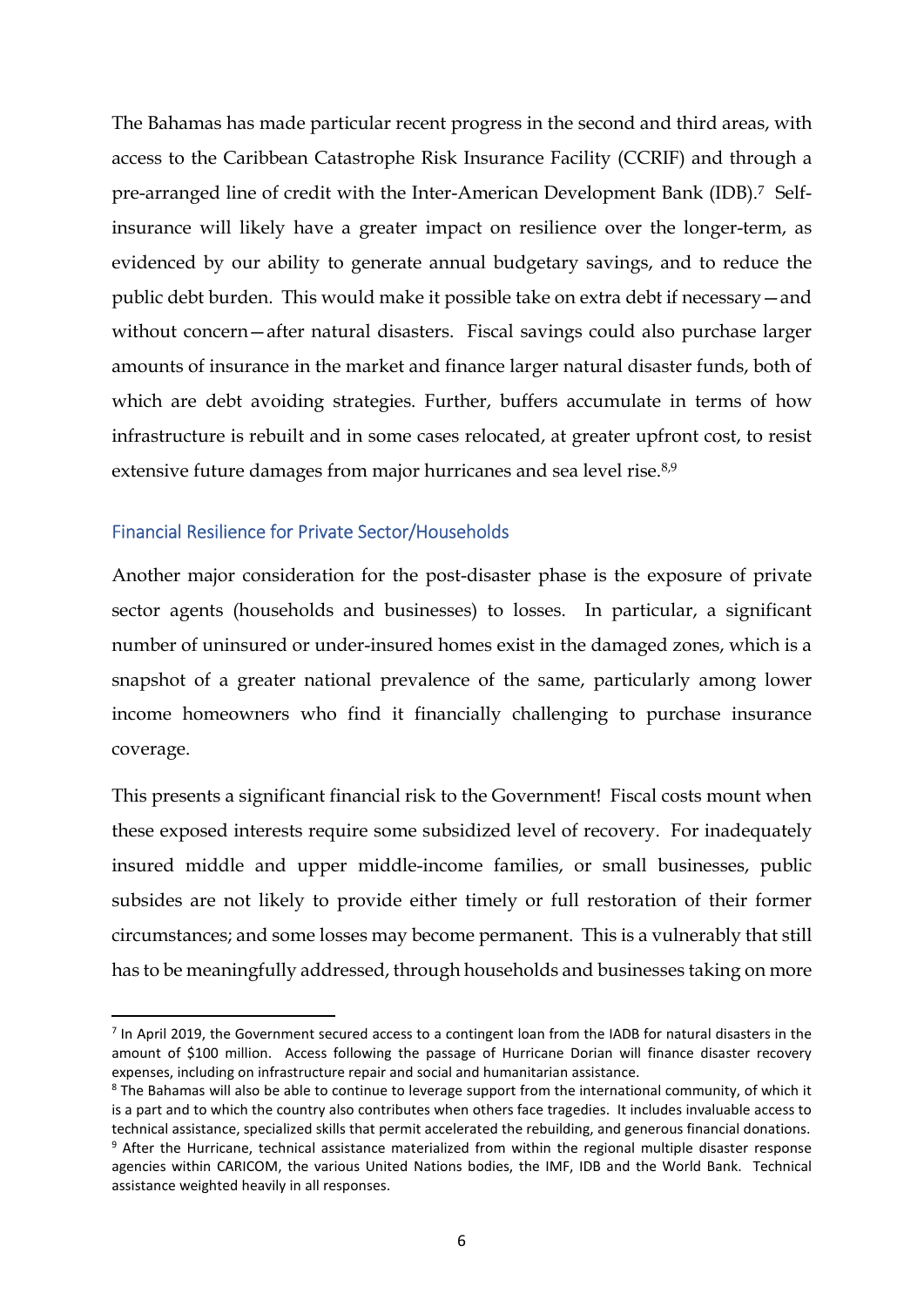active responsibility for it, and through intentional public policy to reduce the financial risk to the government.

A philosophy which stresses that Bahamian households should prudently manage their finances over a life time perspective is important—especially with mounting climate change vulnerabilities. Just as in the case of the government, the household's approach to savings should allow families to insure better against the setbacks from natural disasters. Insurance has to factor into the cost of housing, just as should tax and other maintenance obligations. A part of the solution is accepting downsized housing, for which families can more fully afford the insurance. We must also be able to afford more resilient physical dwellings. Aside, from being cautious about the coastline, it could mean more acceptance of multi-family condominium style structures, built more elevated and able to withstand higher winds forces than singlefamily housing. Accepting the premise that some families are not going to be voluntarily disciplined then public policy would have to cause the insurance to be secured. This speaks to taxpayer funding on some direct level.

Having savings buffers also means that our families have to be more conservative about their debt levels in ordinary times. Even with the relaxed position that local lending institutions are now taking to accommodate borrowers after the recent storm, there will be some families who are be unable to take on more debt to finance necessary home repairs or to replace lost assets. Again, this means more scrutiny of the expenditure levels that families take on in ordinary times. The policy intervention from the Central Bank side would lean towards tighter lending standards for households that are not yet in distress.

At the national level, regulation on lending standards will also need to reflect uniformity across entities that are not supervised by the Central Bank. It is a macroprudential concern—meaning that it could undermine the stability of the financial system in a general sense, if left untreated. In the extreme, it could affect how the economy in the aggregate is able bounce back from natural disasters.

 The Central Bank's medium-term approach will be to also explore how the incidences of under-insurance on mortgaged properties could be suppressed. The financial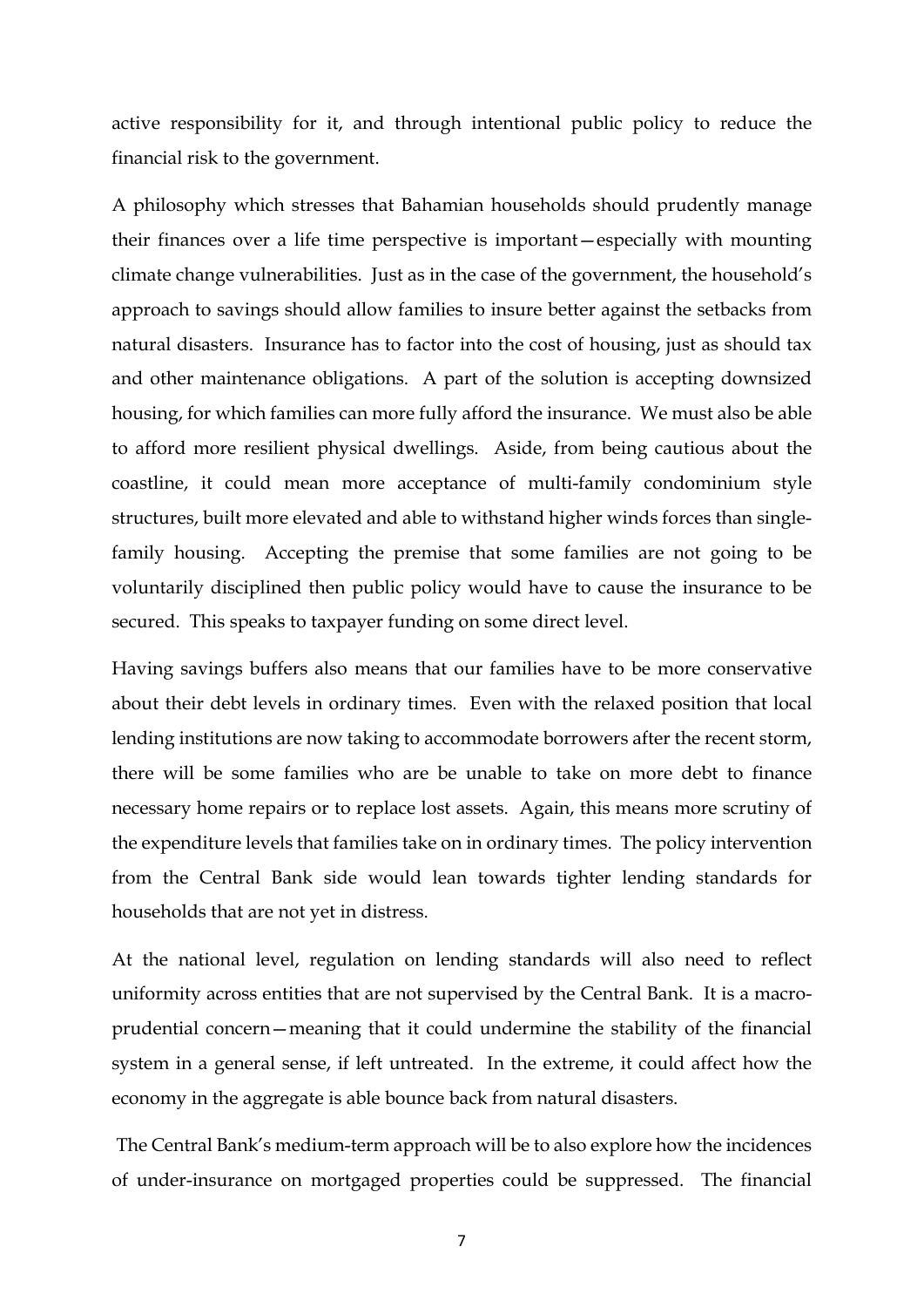distress from underinsurance can be particularly acute when debt survives that has to be repaid, despite major loss of the physical assets.

For the business sector, affordable bridge financing will also have to be in greater abundance post-natural disasters. The Central Bank is already committed to studying this issue of how even larger volumes of resources can be accumulated for such purposes. Again, the outcome is likely to target savings in funds that are only accessible for lower cost financing after natural disasters.

#### Enhancing Financial Resilience Through Technology

Moving from households to financial institutions, technology will have to feature more prominently in our resilience and recovery plan. Indeed the recovery of access to financial services is vital to restarting commercial activities. Payments services have to be present for businesses to operate; for the government and aid agencies to effectively dispense financial assistance, and even to make use of early payouts from insurance policies. At present, there is still too much dependence on cash handling services and therefore commerce is only able recover clumsily, when the physical support that banks provide is missing or hampered.

Fully accessible and enabled digital mobile payments would resolve many logistical challenges at once. Project Sand Dollar has the potential to deliver this longer-term resilience. It would permit wireless restoration of payments connectively, avoiding the cash shipment and cash handling frustrations. It would permit electronic dispersing of aid; and allow families to recapture personal dignity, by restoring the flexibility to prioritise the elements of personal need that they prefer to satisfy postdisasters.

One of the impacts of the recent hurricane on the country's banking sector was the significant damage to physical structures in Abaco and Grand Bahama, which also shut down operations on those islands. Critical to restoring a sense of commerce is the timely resumption of banking and payments systems.

For this reason, the Central Bank is exploring an early entry of Project Sand Dollar into Abaco. It will allow the Bank to test aspects of the emergency wireless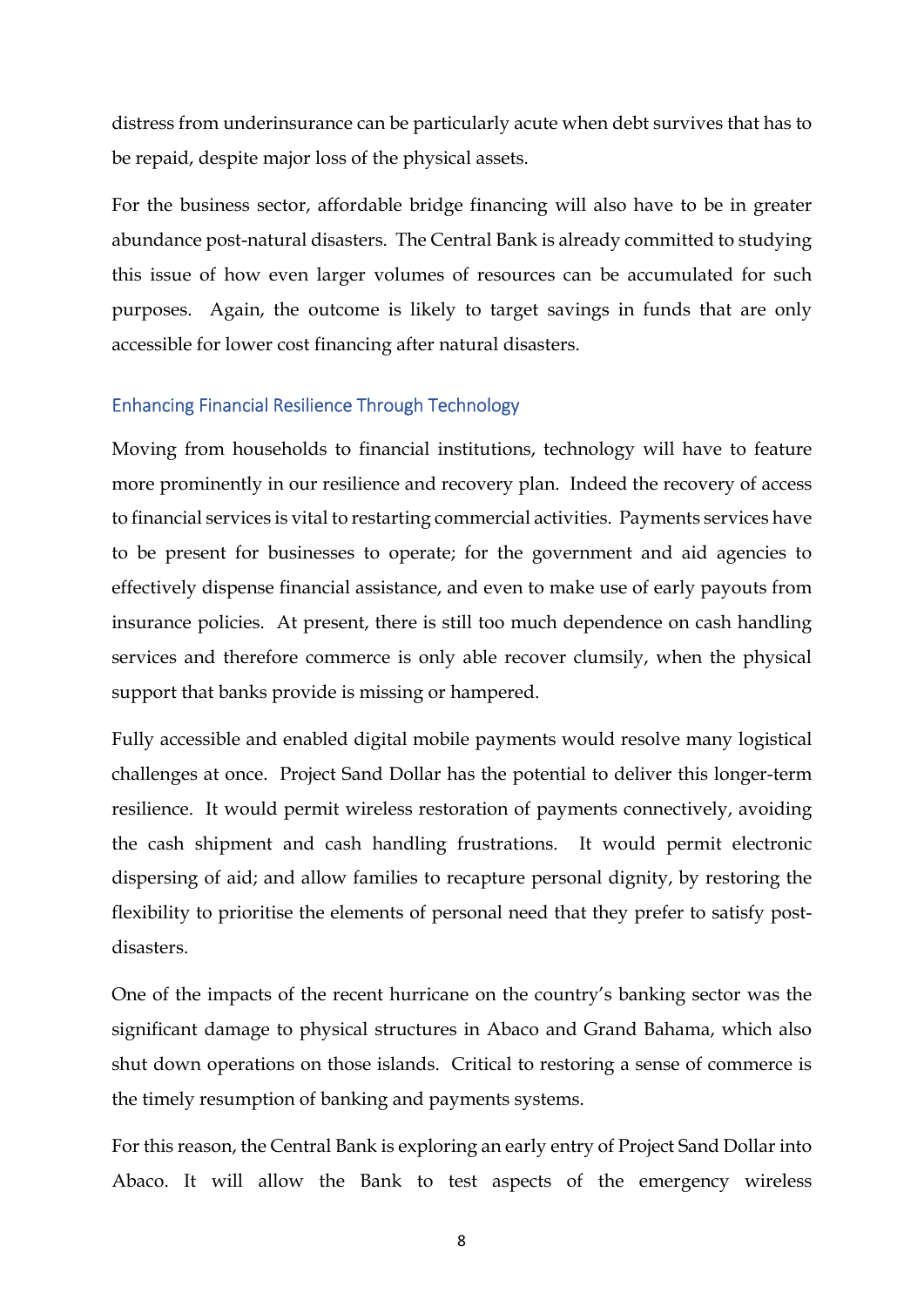communications features that would enable rapid financial services recovery; and to connect with many retail businesses early in their recovery process. The Sand Dollar infrastructure is being designed to connect with bank accounts, so that remote access to these facilities is also quickly re-enabled for deposits and withdrawals.

#### Tourism Sector Resilience for the Fixed-Exchange Rate Regime

I started to touch on the stability of our fixed exchange rate regime and the value of the Bahamian Dollar earlier. For the medium and longer-term this amounts to making the foreign exchange earning assets more resilient. Hotels and other onshore accommodations are The Bahamas' most valuable and most exposed assets. Damages to Abaco are most summarized by the extent to which these assets have been taken offline. In 2016, Hurricane Matthew similarly resulted in the loss of much of Grand Bahama's room inventory, compounding the decline in the island's tourism output which had already been entrenched.

If the Bahamas is to cope better with more frequent and intense tropical cyclones, it needs to be able to keep more of its income producing resources out of harm's way. One way to do this is through direct ownership over more mobile infrastructure. The cruise industry does this already, and such capacity exists to a great extent with smaller pleasure crafts. This ties in with taking more advantage of the blue economy, yachting and ecotourism. Achieving increased direct ownership and direct employment in the sector would expand the associated retention of economic benefits. The Bahamian exchange control regime has already been reformed to permit Bahamians to attract capital in foreign currency to acquire ownership in the maritime sector. However, it is a strategy to which heightened entrepreneurial focus is now required, and potentially public policy that would provide the same tax incentives for maritime assets as is done for onshore tourism assets.

#### Concluding Remarks

In conclusion, Hurricane Dorian served as a reminder of the ongoing challenges facing The Bahamas, given our geographic and economic makeup, set against the reality of global warming, rising sea levels and more frequent, intense storms. We must apply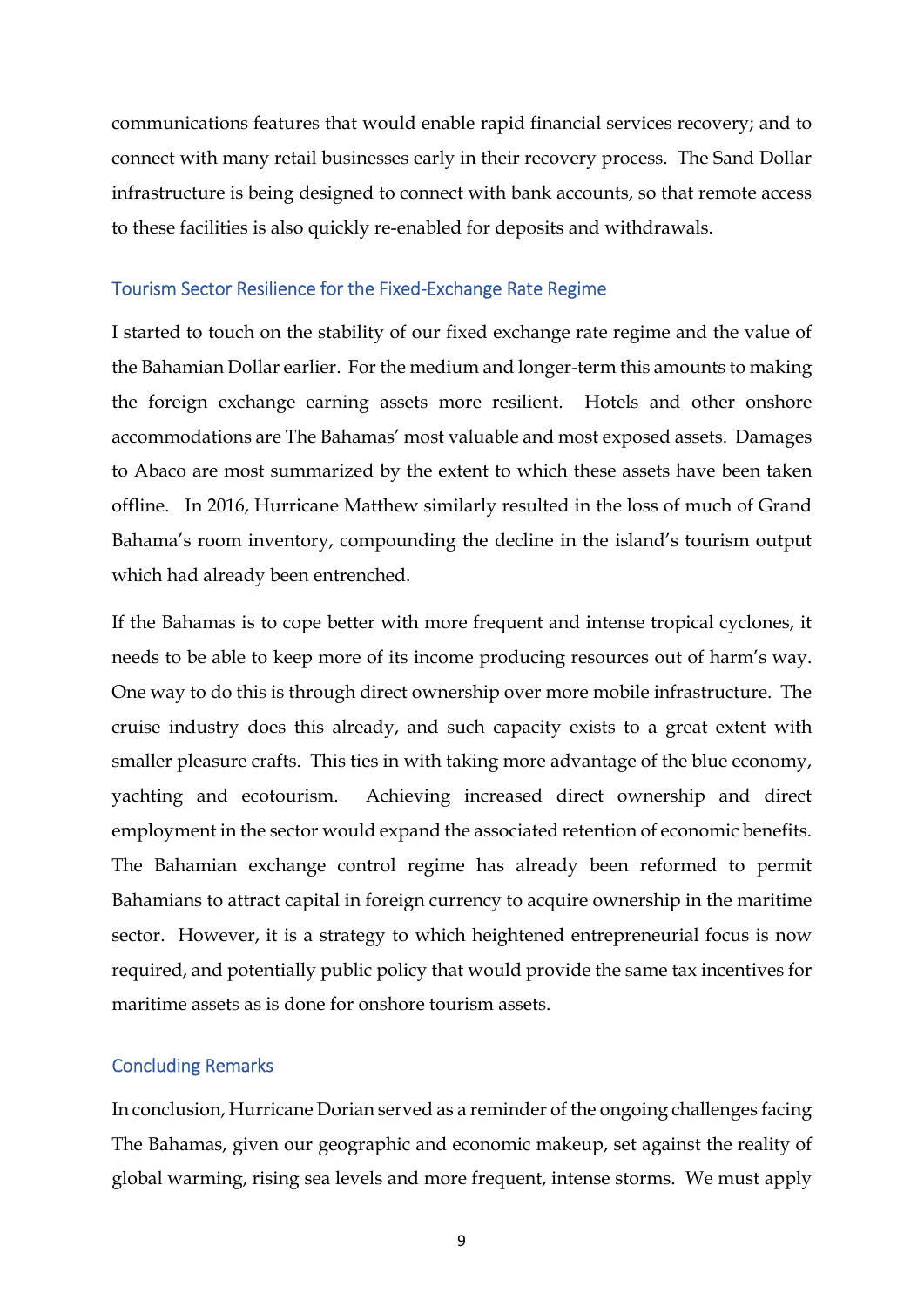economic policies and frameworks for financial resilience that mitigate the risks associated with this new reality. For its part, Central Bank is in the process of developing a financial sector disaster recovery plan that will serve to enhance the sector's preparedness and resilience to shocks, inclusive of the timely resumption of banking and payments services. To these interventions The Bahamas must also secure higher insurance coverage in the household sector; and the savings philosophy which the government is pursuing must also come across strongly within households and in the accumulated foreign exchange holdings. Whether the ills of climate change are of our own making or not, The Bahamas cannot ignore either reality or the urgency of protecting itself better; and accepting that certain economic and financial priorities have to be adjusted.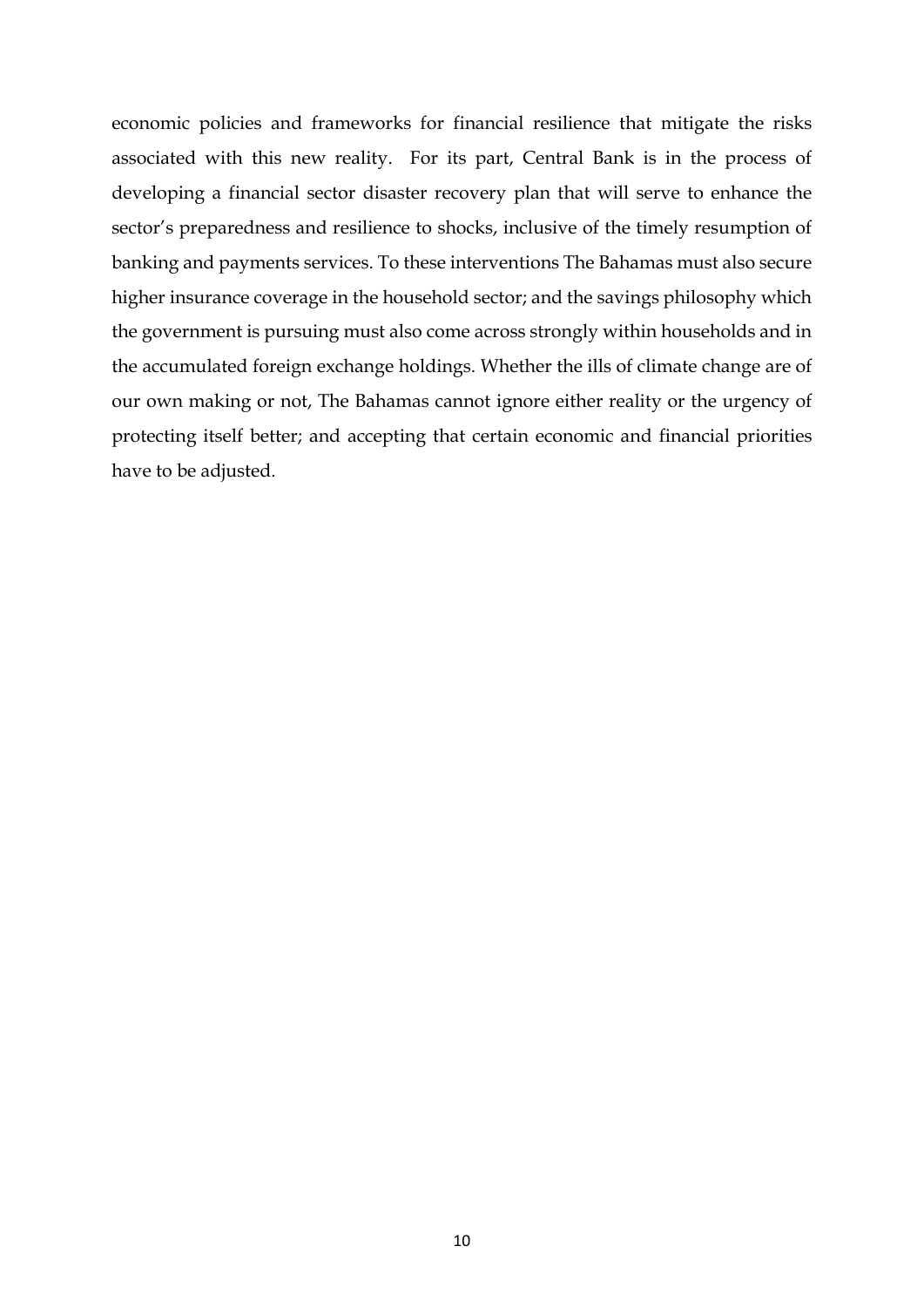## Appendix of Figures and Charts



Figure 1: Recent Hurricane Impact on Stopover Tourist Trends

Source: Bahamas Ministry of Tourism Data